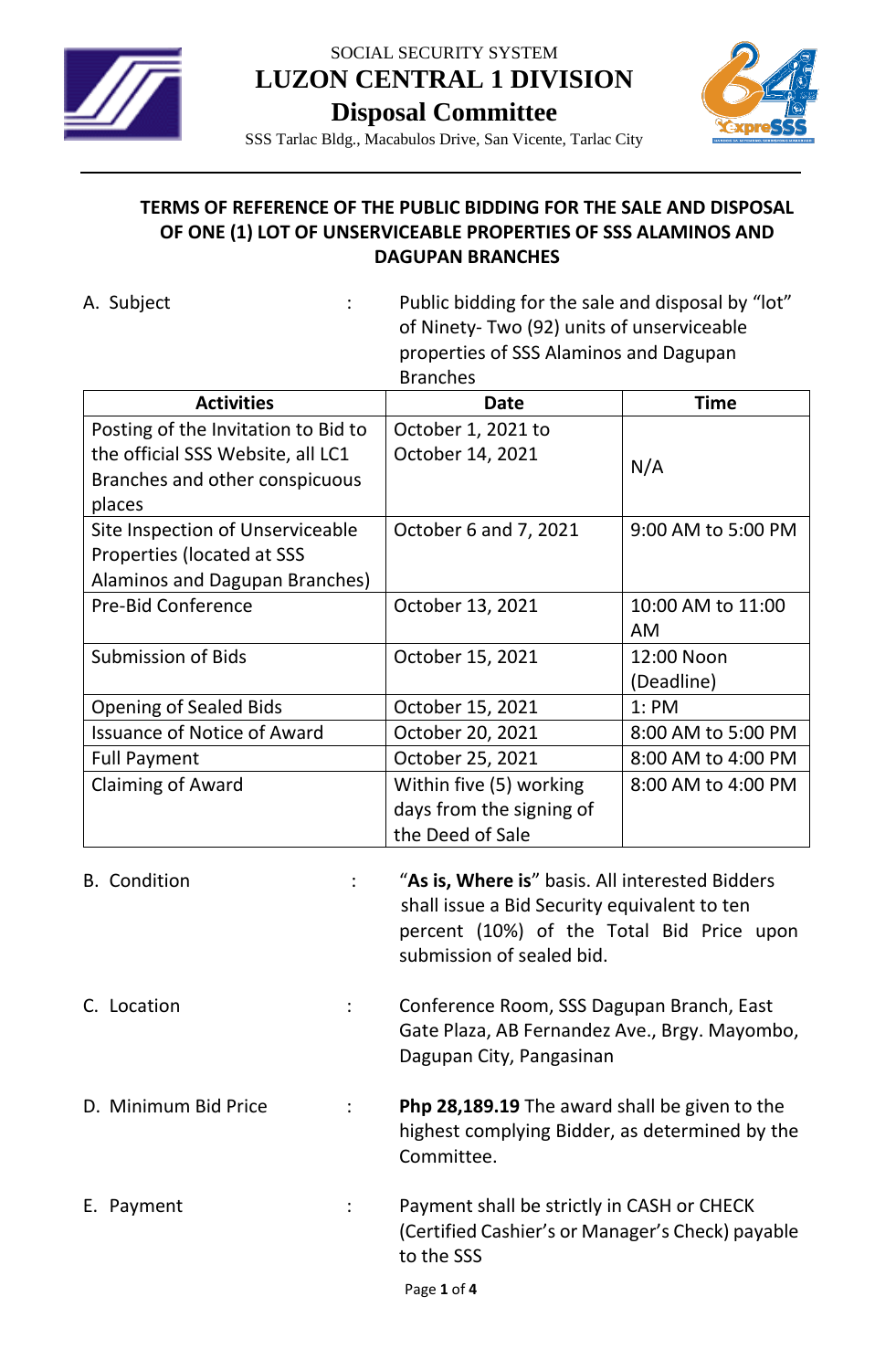F. Eligibility Requirements : The Public Auction shall be open to any Individual, Sole Proprietorship, Partnership or Corporation complying with the prescribed rules and regulations and upon submission of certified true copy/photocopy of the following documents:

| <b>BIDDERS</b>      | <b>INDIVIDUAL</b>                                                          | <b>SOLE</b><br><b>PROPRIETORSHIP</b>   | <b>PARTNERSHIP</b> | <b>CORPORATION</b> |  |  |
|---------------------|----------------------------------------------------------------------------|----------------------------------------|--------------------|--------------------|--|--|
| <b>REQUIREMENTS</b> | 1. Latest Income                                                           | <b>DTI Certification</b>               | Articles of        | Articles of        |  |  |
|                     | Tax Return*                                                                |                                        | Partnership        | Incorporation      |  |  |
|                     | 2. Certificate of                                                          |                                        |                    |                    |  |  |
|                     | <b>Employment with</b>                                                     |                                        |                    |                    |  |  |
|                     | Compensation or                                                            | 2021 BPLO Certification/Mayor's Permit |                    |                    |  |  |
|                     | Bank Certificate*                                                          |                                        |                    |                    |  |  |
|                     | Two (2) valid government issued identification cards with photo and        |                                        |                    |                    |  |  |
|                     | signature (SSS/GSIS UMID Card, Postal ID, Driver's License, Philhealth ID, |                                        |                    |                    |  |  |
|                     | Pag-Ibig ID, Voter's ID, Passport, PRC ID, Firearm Registration Card,      |                                        |                    |                    |  |  |
|                     | Senior Citizen ID                                                          |                                        |                    |                    |  |  |

## *\*Any of the two*

*Notes: If submitting photocopy of documents, bring original copies during the Opening of Bids for authentication purposes. The Bidder shall affix their signature on all documents submitted.*

- G. Procedure of Bidding:
	- 1. Interested parties shall attend the online Pre-Bid Conference to be conducted by the Disposal Committee on October 13, 2021, 10:00AM to 11:00AM. Interested bidders may call the following for the details of the online pre-bid conference

**RUEL M. DE GUZMAN, Disposal Committee Secretariat at the 2<sup>nd</sup> Floor, SSS** Tarlac Branch Building, Macabulos Drive, San Vicente, Tarlac City Tel No. (045) 982-6967, CP No. 0917-6226160 email address [deguzmanrm@sss.gov.ph.](mailto:deguzmanrm@sss.gov.ph)

**MARCO A. YANGAT**, Jr. Administrative Assistant, SSS Dagupan Branch, East Gate Plaza, AB Fernandez Ave., Brgy. Mayombo, Dagupan City, Pangasinan Tel No. (075) 522-8908, (075) 523-4094 Email address: [yangatma@sss.gov.ph](mailto:yangatma@sss.gov.ph)

**ROWENA G. MANUEL,** CEO I Administrative Section, SSS Alaminos Branch, AMA Bldg., Marcos Ave., Brgy. Palamis, Alaminos, Pangasinan Tel No. (075) 568-5908, (075) 696-0752, CP No. 0925-766-1321 Email address: [manuelrg@sss.gov.ph](mailto:manuelrg@sss.gov.ph)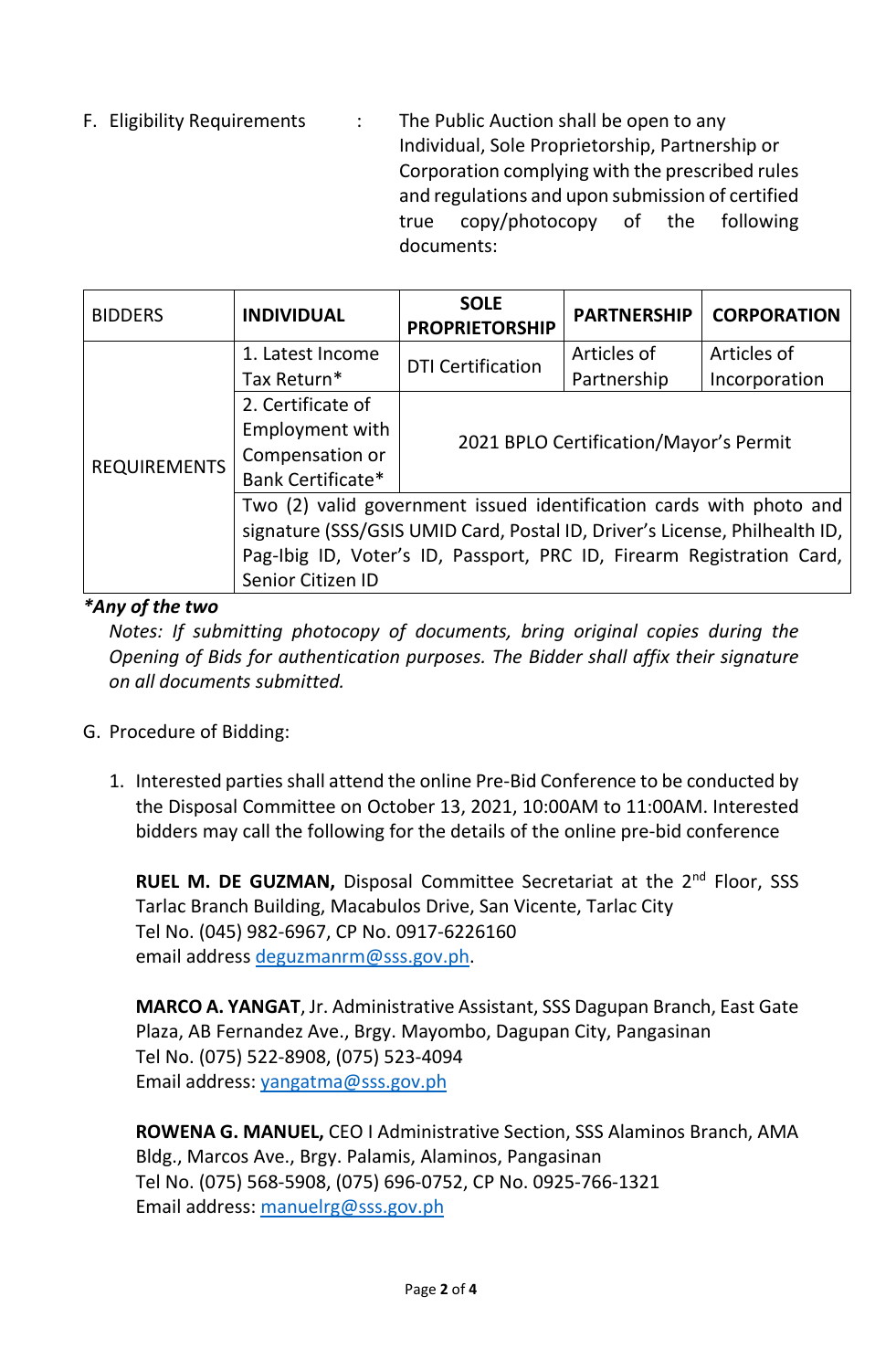- 2. Every Bidder must submit two (2) separate sealed documentary envelopes containing the following:
	- Envelope A Eligibility Requirements as stated above
	- Envelope B Bid Security equivalent to ten percent (10%) of the total Bid Price and duly accomplished Bid Tender Form.

The sealed envelopes shall be properly labelled as **Envelope A and Envelope B**, and the **title "Application for Public Auction/Bidding for the Sale and Disposal of Unserviceable Properties"** and the name and signature of the Bidder must be indicated outside both envelopes.

- H. The Bidder or authorized Representative with Special Power of Attorney shall register with the Secretariat thru the Attendance Sheet prior to placing the envelopes at the designated bid box on or before 12 Noon, October 15, 2021, at the Conference Room, SSS Dagupan Branch, East Gate Plaza, AB Fernandez Ave., Brgy. Mayombo, Dagupan City, Pangasinan
	- 1. A Bidder may be allowed to withdraw his/her offer on or before 12 Noon, October 15, 2021. The bid shall be returned unopened.
- I. The Committee shall open all bids received at the date, time, and place set in the Invitation to Bid. Bidders or their authorized Representatives with Special Power of Attorney may witness the proceedings. The Committee shall declare the highest Bidder. There should be at least two (2) submitted bids of qualified Bidders for the public bidding to proceed. The bid Security shall be considered as advance payment. The second  $(2^{nd})$  highest Bidder at his/her option may choose to refund or leave the bid Security in case the highest Bidder is disqualified during the post qualification state and the same shall be returned upon conferment of Notice of Award to the winning Bidder.
- J. The Committee shall, on the date of the opening of the bids, validate the authenticity of eligibility documents submitted by the highest Bidder.
- K. The winning Bidder shall be given the official Notice of Award and shall be required to pay the award price, inclusive of all government taxes, fees, or duties, if any, and all incidental expenses, to the SSS within five (5) working days from receipt of the said Notice.
- L. A Deed of Sale shall be executed by the Social Security System and the Awardee as soon as the award price is paid.
- M. Hauling of the Purchased Lot:
	- a. The winning Bidder shall, at his/her own expense, be responsible for the packing, hauling, and loading of the purchased lot to be done at the place indicated in the Invitation to Bid and in the presence of the authorized SSS personnel.